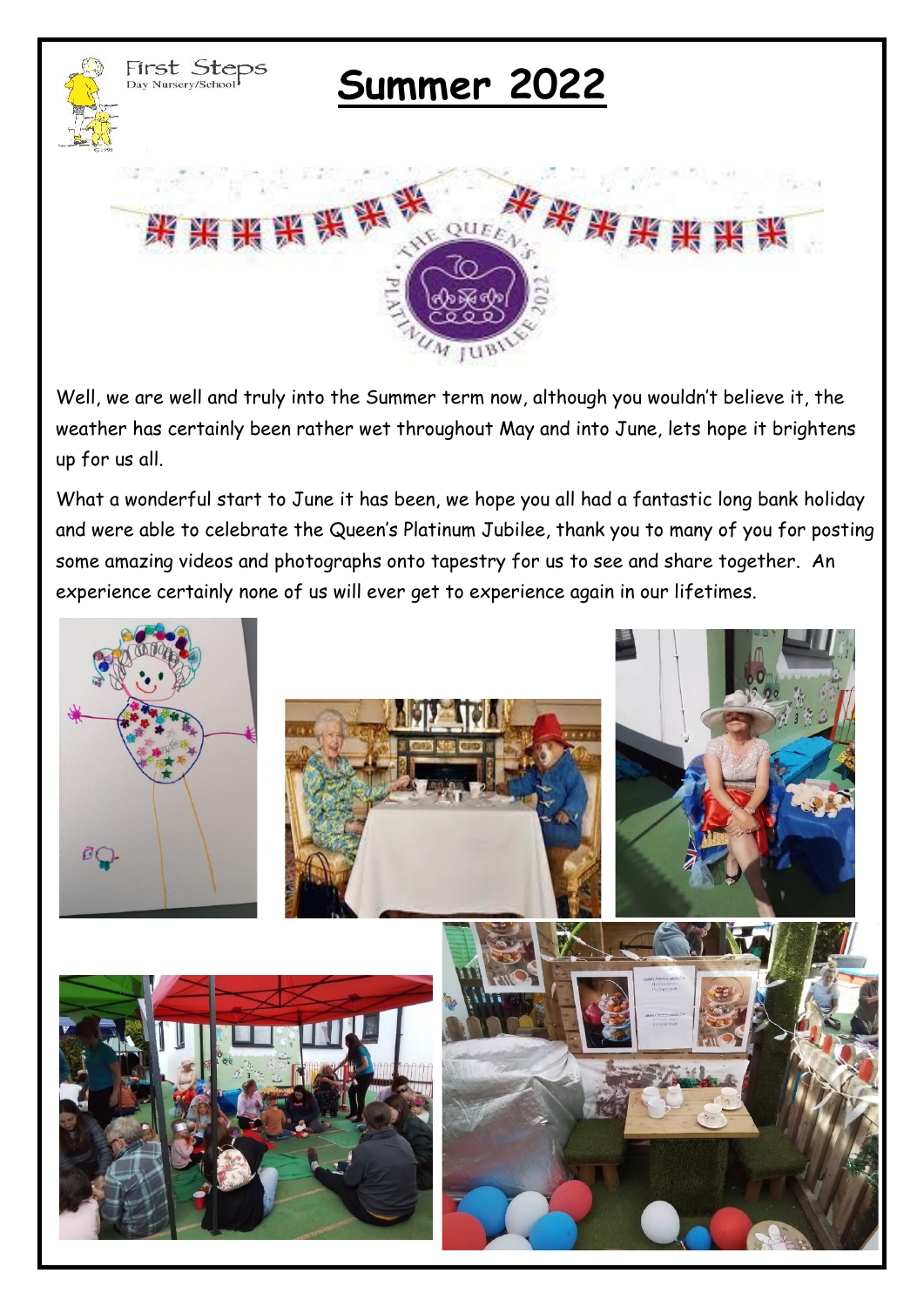The children showed a keen interest in the Jubilee, exploring a variety of resources and activities we had on offer including, role play, acting out tea parties with our friends, dressing up as princess, Queens and Kings and getting creative, making beautiful crowns to wear. Many particularly enjoying making cakes and scones to enjoy for our afternoon tea party, where many of our parents were able to join us on the Wednesday afternoon. It was a fantastic event and I want to thank the ones that were able to make it, I hope you found it as pleasurable as we did. We were fortunate to have our very own Queen join us for the celebrations. *Thank you very much Mrs Garland!!*

#### Summer term

To keep you all informed throughout this next term, with this time of year being our busiest term, welcoming in many of the local teachers to meet the children of their allocated school for September, transition reports to write and of course, very importantly prepartaion for the leavers graduation ceramony.



We of course continue to provide individual learning and support for each and ever child, and endevaur to share this with you, however this might mean you will not see as many individual observations on Tapesty, but we will continue to upload group observations as and when we can. All parents of children leaving to start their new chapter at 'big school' will be able to contribute to their childs transiton document at parents evening. All children not leaving will receive a summer report via Tapestry, if you wish to discuss this in more detail you can of course arranage a telephone appoinment with your child's key person.

As a setting we have trialed free flow across the rooms, however we have all come to an agreement that this structure is not for us. At the beginning of this year we have spent a considerable amount of time separtate and believe this has improved outcomes for many of our children. In turn this has givien us the opportunity to provide further structured activities and discussions for our preschool children and just as importantly provides our younger children with a quieter environment to be able to adjust to new surroundings to develop early social and communication skills.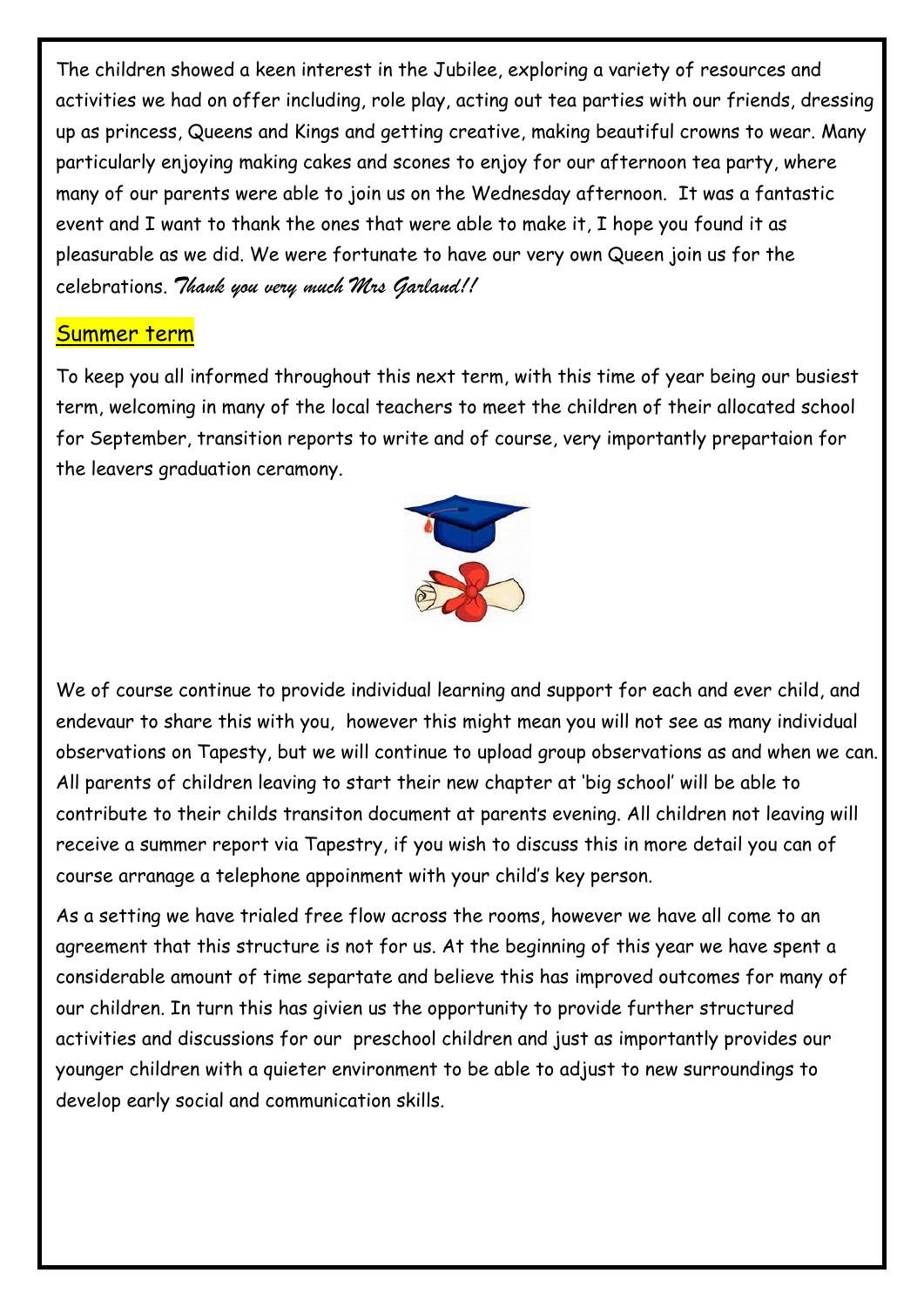

## **Pre-School News**

Wow, how are we almost saying goodbye to the preschool children off to 'big school' in September? We are going to miss their beautiful, confident, smiley faces and of that their families too. Nevertheless, the children are so ready for the next chapter of their lives to open, and sadly for their First Steps chapter to close. We wish them all the absolute best for their futures ahead.

If your child is off to Reception this September, the appointment sheet is now displayed for our leavers pre-schoolers parents' evenings on the inside of the black gate, we kindly ask all parents book an appointment The open nights are spread over 3 evenings from 5pm dependant on your child's key person. Parents can book this either phoning the setting or by securing your appointment with your child's key person. The purpose of this parents evening is to discuss your child's current development, and to give you an opportunity to discuss this transition, there will be an opportunity for you to provide a comment on the school transition document, along with a parent's signature as required. It is essential that you attend this parents evening, however, if you are unable to attend the specified date, please let us know, so we can arrange a mutually convenient alternative date. Can we also please remind you that children will not be able to attend the parents evening. Thank you.

## **Preschool Leavers only dates for the diary**

### *Parent's evening date/times*

**Hayley and Casey's key groups – Tuesday 28th June from 5pm Lisa and Laine's key groups – Wednesday 29th June from 5pm Sami, Jenny and Maryanne's key groups – Thursday 30th June from 5pm**

## **Pre-School Leavers group Photograph**

All preschool leavers to attend an end of year photograph on Wednesday 15<sup>th</sup> June at 9:45am for approx. 30-40 minutes. If your child has a First Steps uniform, can we kindly ask that they wear it.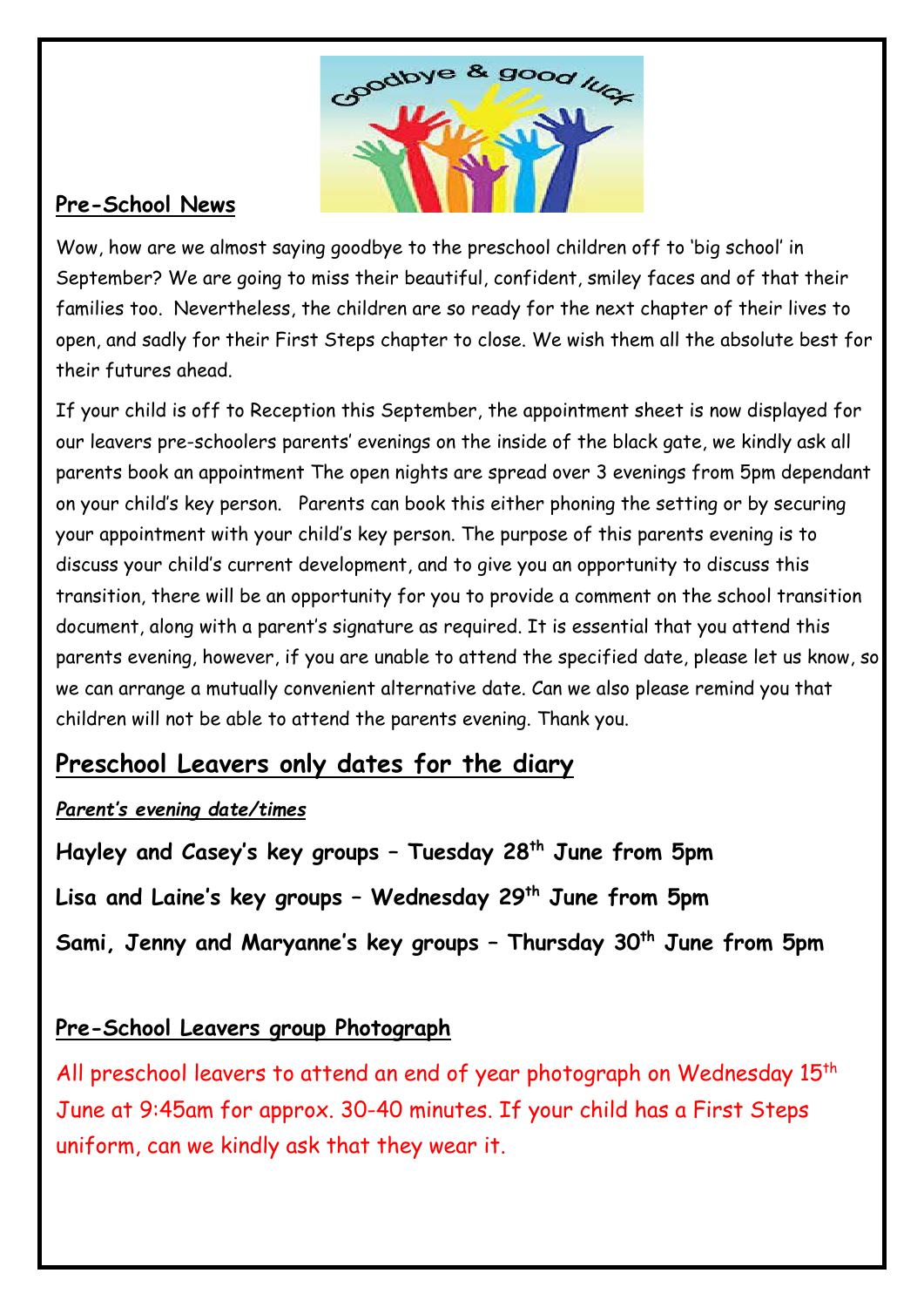#### **Pre-School Leavers Party –Summer beach party**



## **Friday 15th July 2pm – 3:45pm**

Parents are invited back at 3:45pm to watch their child graduate from First Steps.

If your child attends a Friday afternoon session, they can of course stay on until 5:30pm unless you choose to take them with you after the graduation ceremony.

## **Open Evening for children joining Preschool this September**

## **6-7pm on Tuesday 9 th August**

We invite parents to attend an open night to learn and understand more about what is covered during the last year in preschool. This also will give you the opportunity to meet the staff/key people that will be working closely with your child for their final year, the opportunity to ask any questions regarding in the moment planning, tapestry, Early Talk Boast and 'school readiness'. Samantha Ware will also be available to explain how the EYF is allocated and to discuss additional availability or change of days/sessions. If you are unable to make this open night, please let a member of the team know and we can provide you with the information from the evening. We kindly ask that you arrange alternative childcare for this open evening.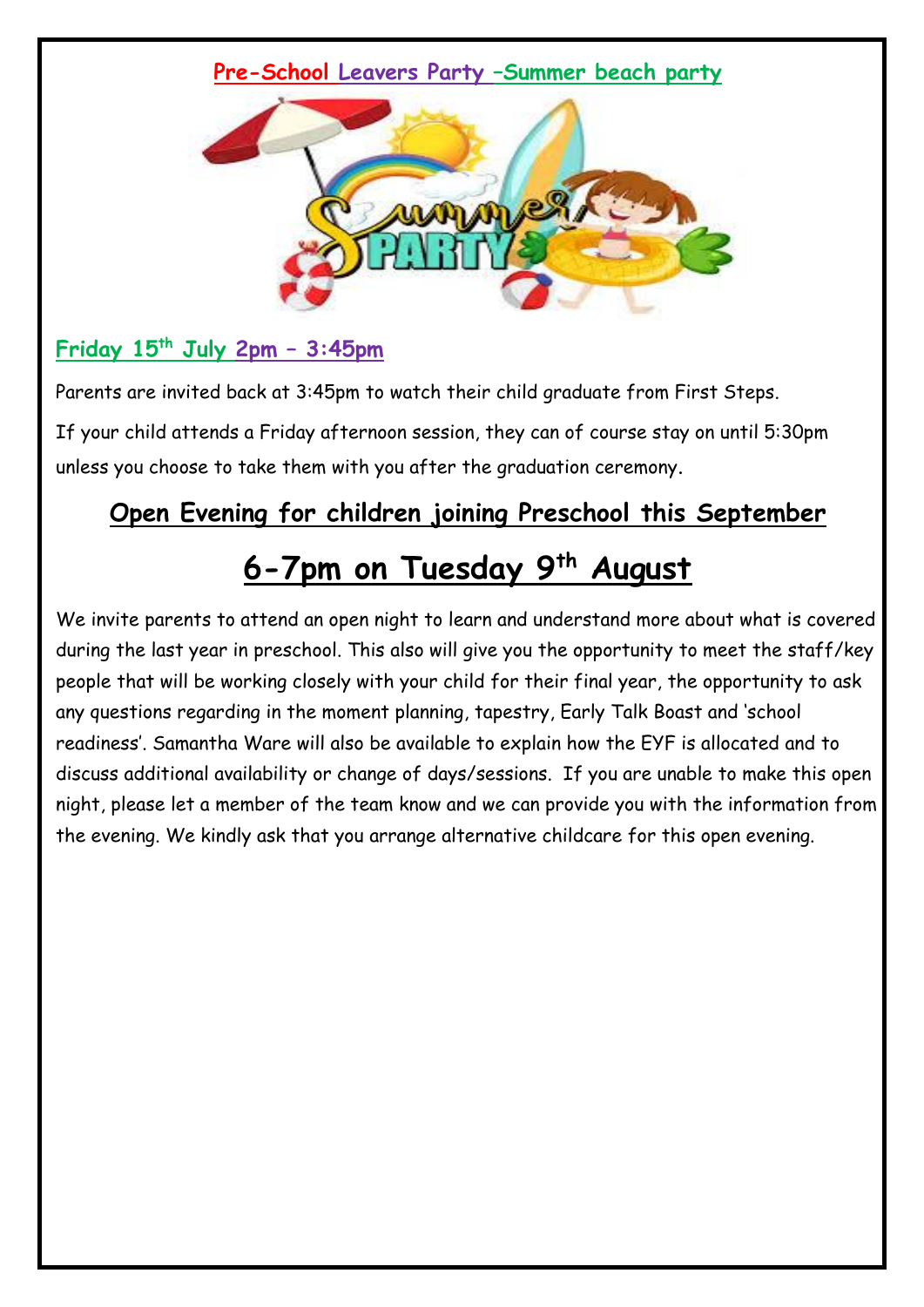### **Awaiting some exciting new arrivals**

We are patiently awaiting the arrivals of some little visitors to our setting, over the years the children have absolutely loved watching the life cycle of a caterpillar, observing how they grow and change daily. We use this exercise to support the children's learning and understanding of life cycles. The children are given the opportunity to create some amazing artistic artwork as well as listen to and joining in with one of our favourite stories 'The very Hungry caterpillar'. We also use this opportunity to talk with the children about healthy eating, understanding which foods are healthy and unhealthy and to begin the early stages of reading by retelling the story to us.



## **Staff News/ Announcements**



Massive congratulations to Rosie on the birth of her son Reggie. We wish her all the very best and happiness.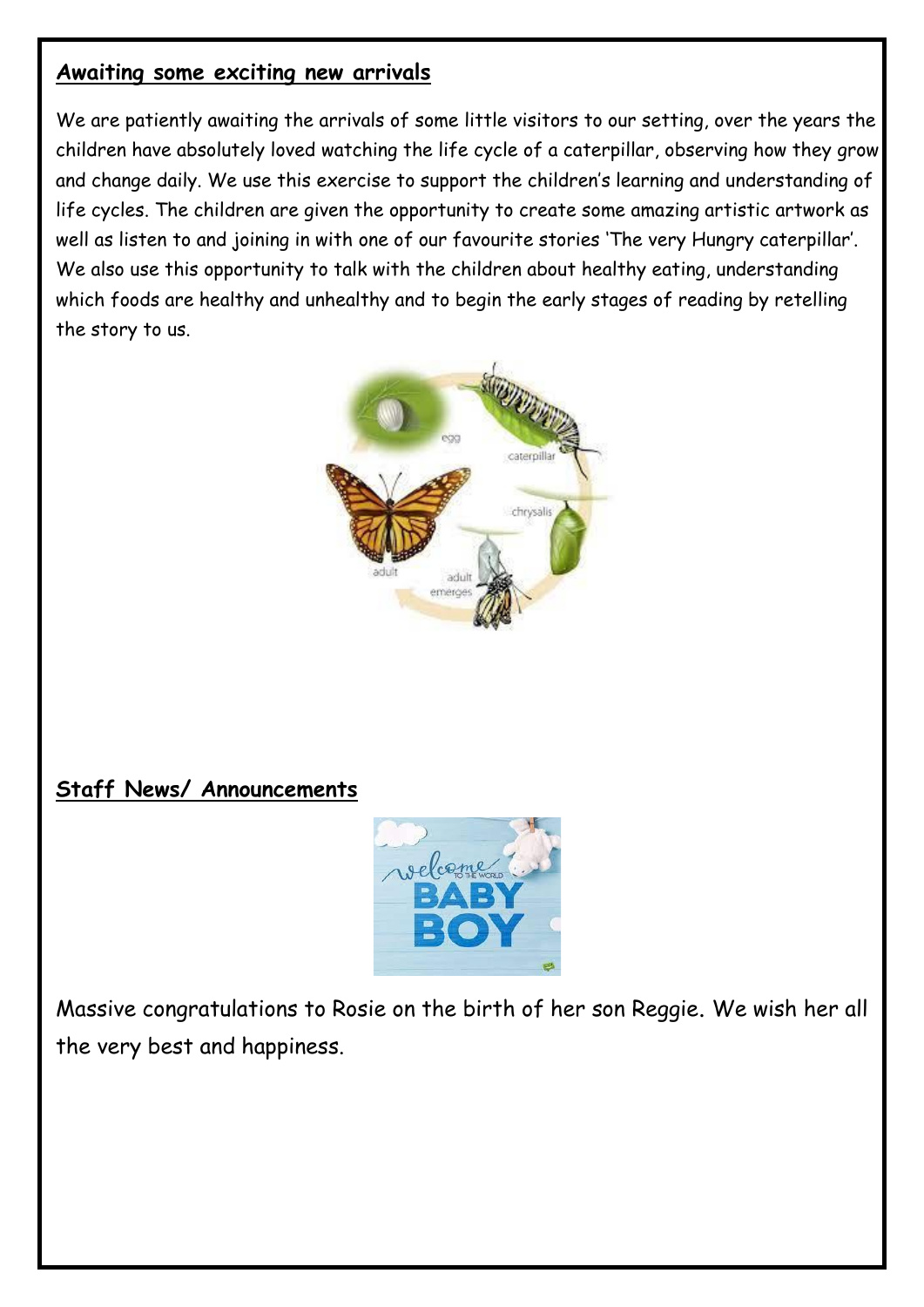

A very warm welcome back to Catherine, who has been on maternity leave for the past 9 months following the birth of her second child Harley, we very much look forward to welcoming her back to our First Steps family again.

Catherine will be joining the nursery team upstairs from the beginning of August, in a senior supervisor position working Wednesday- Friday. Maryanne, Laine, and Jenny will also be supporting Catherine with the younger children.



## **Polite reminders**

During the summer months, we are vigilant about making sure our children are safe and protected from the warm, sunny weather. We are particularly focusing on keeping ourselves healthy and safe wearing sun cream, hats and drinking plenty of water. First steps provide a 5\* UV rating factor 50 sun cream that is applied regularly throughout the day. Can we kindly ask parents to apply sun cream at home before bringing your child into the setting. As you can imagine it can be very time consuming to sun cream 40+ children, therefore taking away valuable interactions and playtime for the practitioners and your children. So we kindly ask for your support with this. If you have not had time to apply it, please let one of the team know when you drop your child off.

Please can we also remind parents to name **ALL** items of clothing. We have a great deal of lost property that will be placed outside of both nursery and preschool front doors, please could you take look and see if any of it belongs to your child. We will be taking any uncollected clothing to the charity shop.

Please could we remind our parents that the collection time for the end of the day is 5:30pm. If you require a detailed handover at the end of the day, please email or send a message on tapestry and we can of course arrange for a telephone appointment with your child's key person.